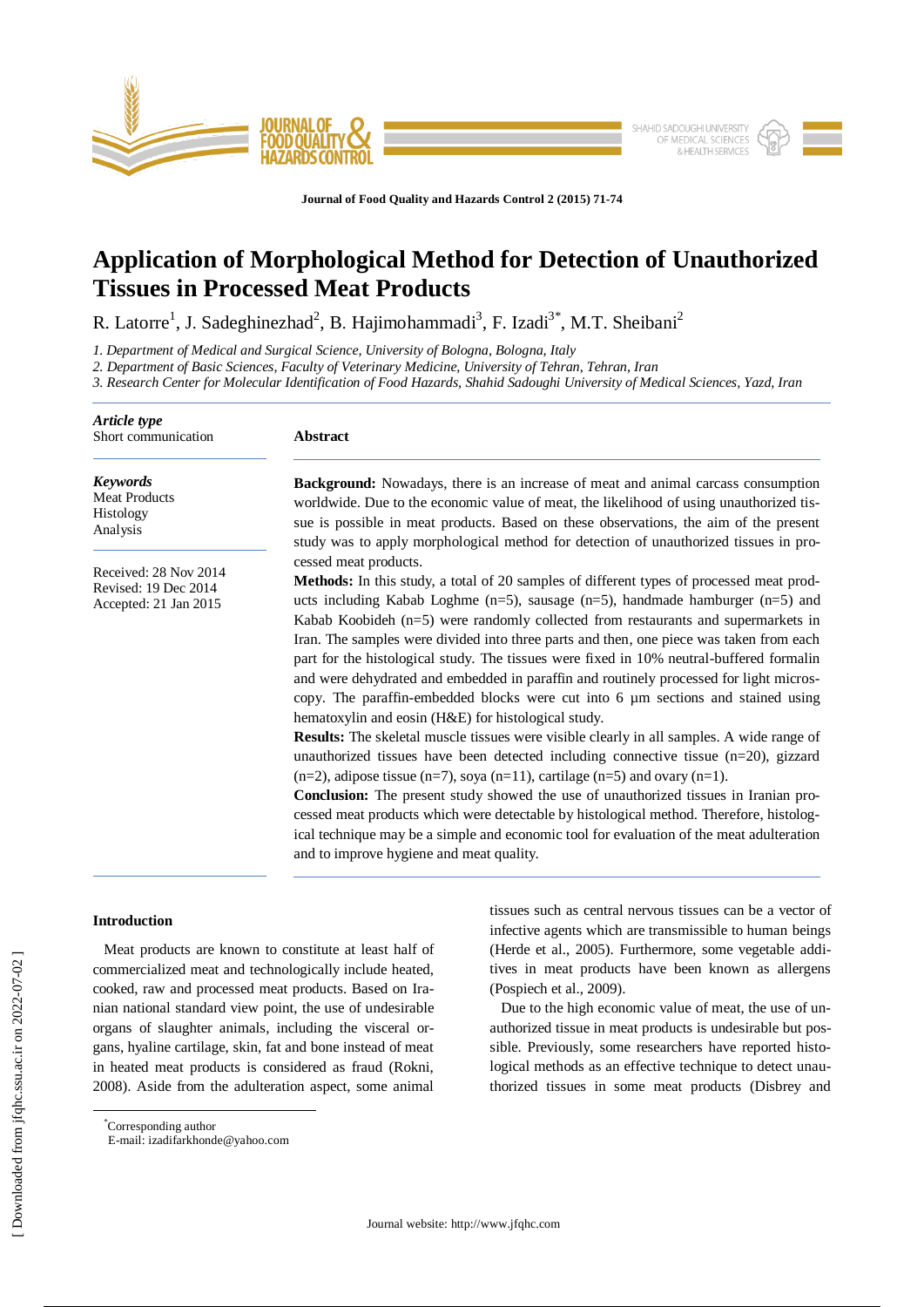Ruck, 2000; Prayson et al., 2008a; Prayson et al., 2008b; Rezaian and Rokni, 2001; Rokni et al., 1999). Based on these observations, the aim of the present study was to apply morphological method for detection of unauthorized tissues in processed meat products.

## **Materials and methods**

 In this study, a total of 20 samples of different types of processed meat products including Kabab Loghme (n=5), sausage (n=5), handmade hamburger (n=5) and Kabab Koobideh (n=5) were randomly collected from restaurants and supermarkets in Iran.

The characteristics of the samples, including sample type and date of sampling, were recorded and then all the samples were immediately were transported to the histology laboratory.

Each sample was divided into three equal parts and then, four pieces were taken from each part. The tissues were fixed in 10% neutral-buffered formalin and were embedded in paraffin and routinely processed for light microscopy. The paraffin-embedded blocks were cut into 6 µm sections and stained using hematoxylin and eosin

(H&E) for histological study. The slides were observed under a microscope (N-180 M, NOVEL, Beijing, China) equipped with electronic eyepiece (MD130, OME-TOP system, New Taipei City, Taiwan) to detect unauthorized tissues and were processed using Photoshop software CS (Adobe system, San Joze, CA, USA).

## **Results**

 Light microscopy showed relatively preserved skeletal muscle in samples of Kabab Loghme, handmade hamburger and Kabab Koobideh (Fig. 1-a). Also, light microscopy of sausage samples showed recognizable skeletal muscle with evidence of degenerative changes (Fig. 1 b).

The tissue types identified in each sample are summarized in Table 1. The most observed unauthorized tissue was connective tissue detected in all samples. Among 20 studied samples, the observed unauthorized tissues were included gizzard ( $n=2$ ; Fig. 2-a), lymph node ( $n=1$ ; Fig. 2-b), adipose tissue (n=7; Fig. 2-c), soya (n=11; Fig. 2-d), hyaline cartilage (n=20; Fig. 2-e), ovary (n=1; Fig. 2-f). Also, glandular tissue (n=1) was detected in the samples.

**Table 1:** Unauthorized tissues detected in Iranian meat products based on histological examination

| Sample type                | Sova | <b>Adipose</b><br>tissue | Ovarv | <b>H</b> valine<br>cartilage | Gizzard | Lymph<br>node | Glandular<br>tissue |
|----------------------------|------|--------------------------|-------|------------------------------|---------|---------------|---------------------|
| Kabab Loghme $(n=5)$       |      |                          |       |                              |         |               |                     |
| Sausage $(n=5)$            |      |                          |       |                              |         |               |                     |
| Handmade hamburger $(n=5)$ |      |                          |       |                              |         |               |                     |
| Kabab Koobideh $(n=5)$     |      |                          |       |                              |         |               |                     |



**Fig. 1:** Photomicrograph of skeletal muscle in Kabab Koobideh (a) sausage (b). Note the degenerative changes in skeletal muscles in sausage due to heat processing in comparison with that of Kabab Koobideh ( $H&E \times 100$ )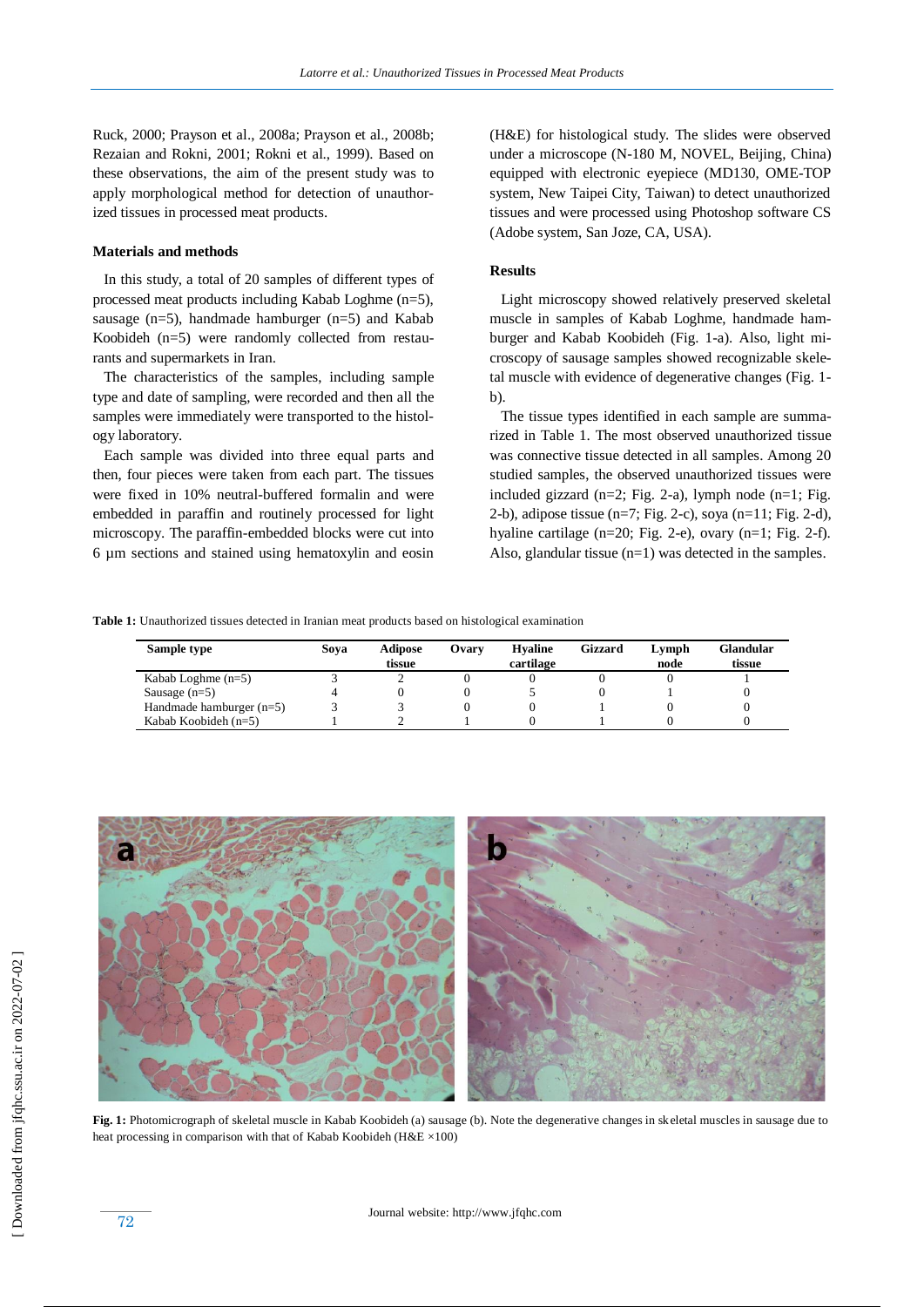

**Fig. 2:** Photomicrograph of unauthorized tissues in some meat products. a: histological section shows gizzard tissue in handmade hamburger. Note the visible glandular tissue (Gl) in gizzard. b: photomicrograph shows lymph node (arrow) in Kabab Loghme. c: adipose tissue (Ad) in handmade hamburger. d: cross section of soya in Kabab Loghme. e: histological section shows hyaline cartilage in sausage. f: photomicrograph shows ovary in sausage. Tunica albuginea (arrowhead) and stroma (St) are indicated (H&E  $\times$ 100)

#### **Discussion**

 This study showed a high frequency of unauthorized tissues in various commercial meat products sold in Iran. The histological evaluation of meat products markedly showed that the formulation used in the preparation of these products do not respect the standard and hygiene food regulation and the products are not very high quality overall. The unpermitted tissues identified in this study, using microscopic examination, beside the skeletal muscle included connective tissue, gizzard, adipose tissue, soya, cartilage, ovary, lymph node and gland tissue. White hexagonal-shaped adipose tissue was detected due to the use of xylene in the histological section which dissolved the fat substances. Adipose tissue embedded in paraffin showed only the cellular membrane.

 Different studies were performed for the detection of unauthorized tissues in meat products. According to histological examinations carried out in USA on eight different brands of hamburgers (Prayson et al., 2008b) and hotdogs (Prayson et al., 2008a) showed the presence of connective tissue, blood vessels, peripheral nerve, adipose tissue, plant material, cartilage and bone. Smooth muscle and soya tissues were previously detected histologically in meat products by Rokni et al. (1999). Salivary gland tissue and nuchal ligament have been detected in Iranian heated sausage which reflects the use of meat

obtained from head of slaughtered animals in meat products (Rokni et al., 1997).

 In another study, 30 samples from three different types of sausages were assessed from a histological point of view. The most observed additive tissues comprised of chicken skin, hyaline cartilage, peritoneal fat and kidney (Sepehri Erayi, 2008). Sadeghi et al. (2011), in a comprehensive study, identified different percentages of unauthorized tissues including heart muscle, cartilage, bone, spleen, esophagus, and lymph nodes in 720 samples of sausage presented in Kermanshah, western Iran. A similar histological evaluation of hamburger, Kabab Loghme and minced meat which are marketed in Tehran, Iran showed the presence of some unauthorized tissues such as blood vessels, nerves, cartilage, adipose and plant material (Sepehri Erayi, 2008) that is in accordance with our findings. Almost all the mentioned studies revealed that histological examination of commercialized meat products was helpful to detect some adulterations in meat products.

## **Conclusion**

 The results of this study confirmed the use of unauthorized tissue in Iranian meat products. In conclusion, based on this evidence, control of the formulation process,